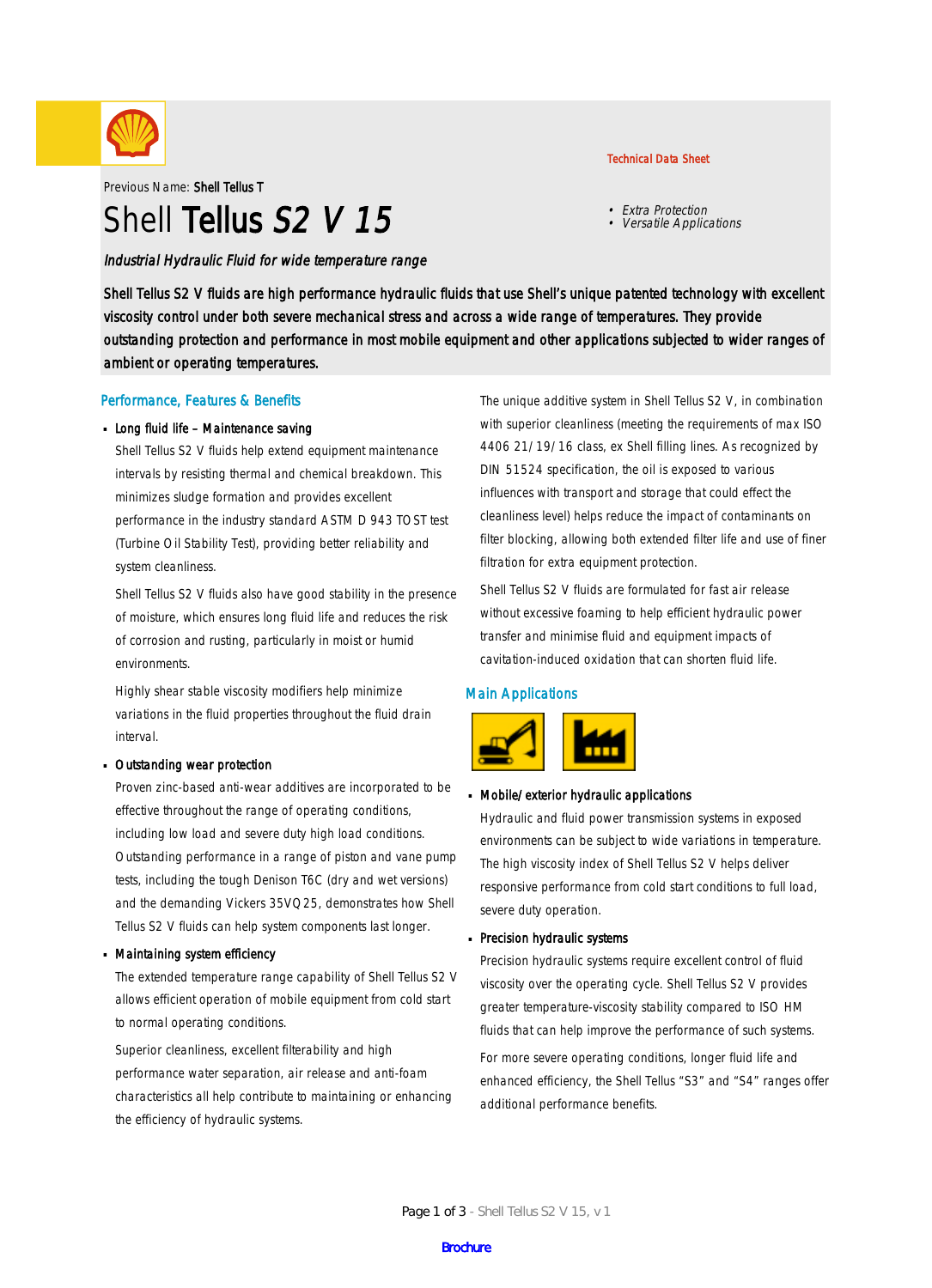### Specifications, Approvals & Recommendations

- Denison Hydraulics (HF-0, HF-1, HF-2)
- Cincinnati Machine P-68 (ISO 32), P-70 (ISO 46), P-69 (ISO 68)
- **Eaton Vickers M-2950 S**
- **Eaton Vickers I-286 S**
- Swedish Standard SS 15 54 34 AM
- $\blacksquare$  ISO 11158 (HV fluids)
- **AFNOR NF-E 48-603**
- $-$  ASTM 6158-05 (HV fluids)
- DIN 51524 Part 3 HVLP type
- $-$  GB 111181-1-94 (HV fluids)

For a full listing of equipment approvals and recommendations, please consult your local Shell Technical Helpdesk, or the OEM Approvals website.

### Typical Physical Characteristics

#### Compatibility & Miscibility

# Compatibility ·

Shell Tellus S2 V fluids are suitable for use with most hydraulic pumps. However, please consult your Shell Representative before using in pumps containing silver plated components.

# - Fluid Compatibility

Shell Tellus S2 V fluids are compatible with most other mineral oil based hydraulic fluids. However, mineral oil hydraulic fluids should not be mixed with other fluid types (e.g. environmentally acceptable or fire resistant fluids).

# Seal & Paint Compatibility

Shell Tellus S2 V fluids are compatible with seal materials and paints normally specified for use with mineral oils.

| <b>Properties</b>          |                  |             | Method           | Shell Tellus S2 V |
|----------------------------|------------------|-------------|------------------|-------------------|
| <b>ISO Viscosity Grade</b> |                  |             | <b>ISO 3448</b>  | 15                |
| <b>ISO Fluid Type</b>      |                  |             |                  | <b>HV</b>         |
| <b>Kinematic Viscosity</b> | $@-20°C$         | cSt         | ASTM D 445       | 350               |
| <b>Kinematic Viscosity</b> | @40 $^{\circ}$ C | cSt         | ASTM D 445       | 15                |
| <b>Kinematic Viscosity</b> | @100°C           | cSt         | ASTM D 445       | 3.8               |
| <b>Viscosity Index</b>     |                  |             | <b>ISO 2909</b>  | 142               |
| <b>Density</b>             | @15°C            | kg/l        | <b>ISO 12185</b> | 872               |
| Flash Point (COC)          |                  | $^{\circ}C$ | <b>ISO 2592</b>  | 170               |
| <b>Pour Point</b>          |                  | $^{\circ}C$ | <b>ISO 3016</b>  | $-42$             |
| Dielectric Strength*       |                  | kV          | ASTM D 877       | $>30$             |

These characteristics are typical of current production. Whilst future production will conform to Shell's specification, variations in these characteristics may occur.

\* Dielectric strength value applies only to "point of manufacture" at a Shell authorized manufacturing facility. As with all hydraulic fluids,

contamination with water or particulate leads to a reduction in dielectric strength.

#### Health, Safety & Environment

■ Guidance on Health and Safety is available on the appropriate Material Safety Data Sheet, which can be obtained from http://www.epc.shell.com/

# • Protect the Environment

Take used oil to an authorised collection point. Do not discharge into drains, soil or water.

### Additional Information

# ■ Advice

Advice on applications not covered here may be obtained from your Shell representative.